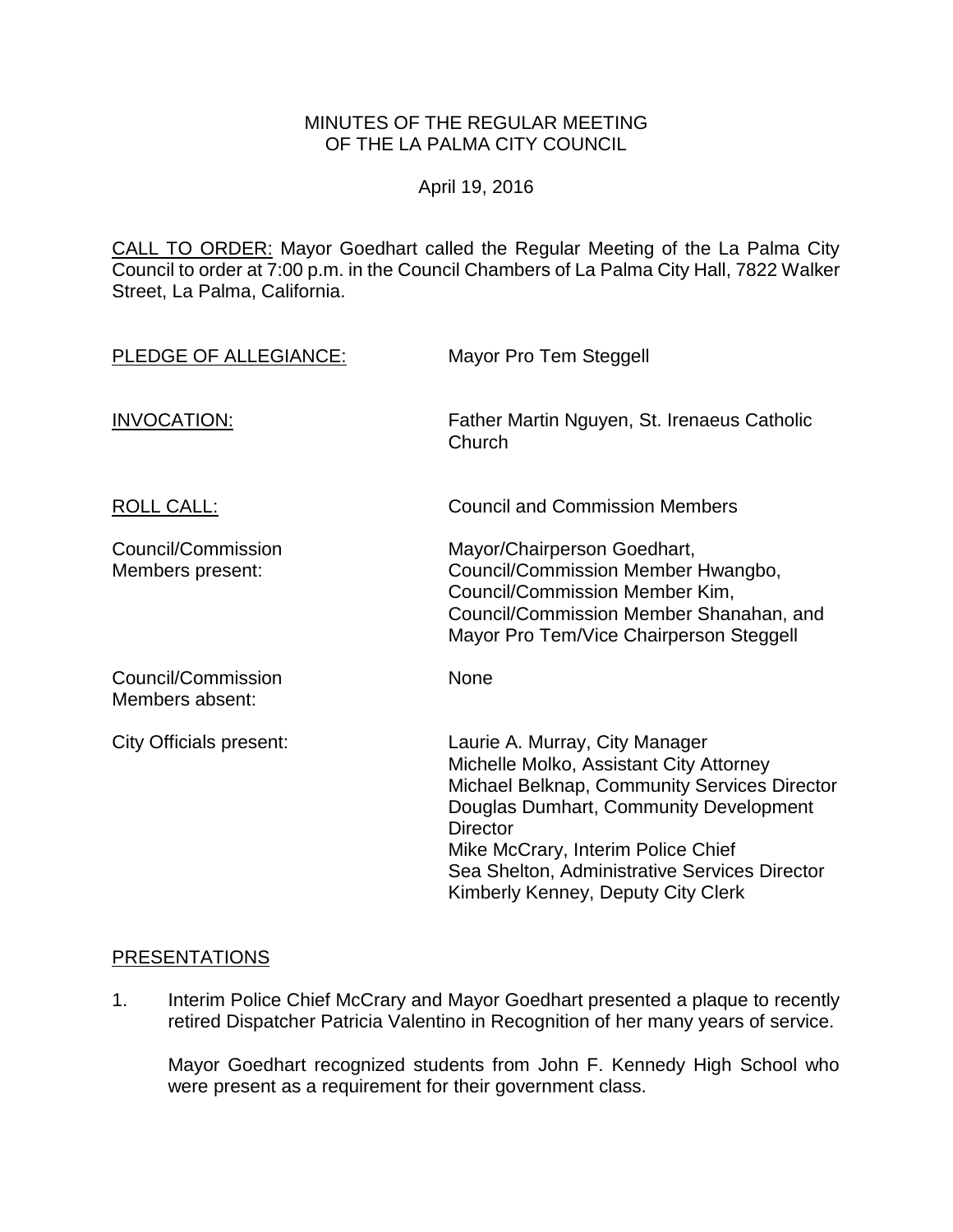City Council Meeting April 19, 2016 Page 2

#### [ORAL COMMUNICATIONS:](http://lapalma.granicus.com/MediaPlayer.php?view_id=&clip_id=987&meta_id=131679)

Amanda Ten Eyck, an Anaheim resident, addressed the City Council regarding opposition to Orange County Vector Control District (OCVCD) Resolution 423 allowing for aerial spraying of pesticides over Orange County; that the pesticides are toxic to gardens, pets, and children; and asked that La Palma's OCVCD representative, Council Member Hwangbo, vote against the resolution opposing aerial spraying of pesticides and opt for non-toxic measures.

### [RECESS THE CITY COUNCIL AND CONVENE AS THE CITY OF LA PALMA AS](http://lapalma.granicus.com/MediaPlayer.php?view_id=&clip_id=987&meta_id=131677)  [SUCCESSOR AGENCY TO THE DISSOLVED COMMUNITY DEVELOPMENT](http://lapalma.granicus.com/MediaPlayer.php?view_id=&clip_id=987&meta_id=131677)  [COMMISSION AT 7:11 P.M.](http://lapalma.granicus.com/MediaPlayer.php?view_id=&clip_id=987&meta_id=131677)

Deputy City Clerk Kenney stated, "The City Council will now recess and convene as the Successor Agency to the Dissolved Community Development Commission of the City La Palma, and then recess and convene as the Planning Commission. Members of the La Palma City Council receive no compensation or stipend as a result of convening or participating in either the Successor Agency or Planning Commission meetings, or otherwise as serving as members of the Successor Agency or Planning Commission."

#### [CONSENT CALENDAR](http://lapalma.granicus.com/MediaPlayer.php?view_id=&clip_id=987&meta_id=131683)

A. [Approval of Successor Agency Minutes](http://lapalma.granicus.com/MediaPlayer.php?view_id=&clip_id=987&meta_id=131684)

Minutes of the April 5, 2016, Regular Meeting of the Successor Agency.

Council Member Shanahan made a motion to approve Consent Calendar Item A.

The motion was seconded by Council Member Kim and carried on the following vote:

> AYES: Mayor Goedhart, Council Member Hwangbo, Council Member Kim, Council Member Shanahan, and Mayor Pro Tem Steggell

NOES: None

#### PUBLIC HEARINGS

None Scheduled.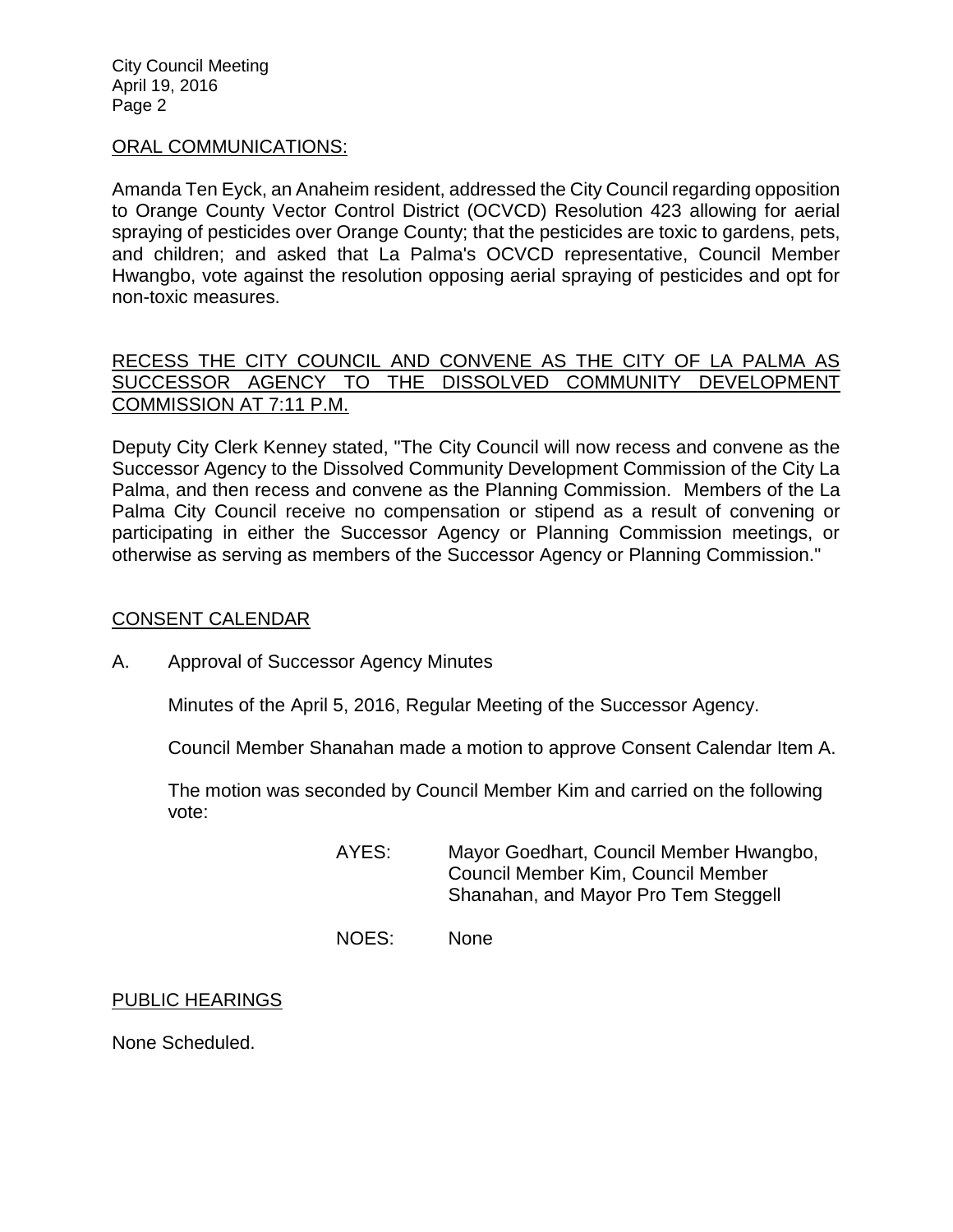City Council Meeting April 19, 2016 Page 3

### REGULAR ITEMS

None Scheduled.

# [ADJOURN THE CITY OF LA PALMA AS SUCCESSOR AGENCY TO THE DISSOLVED](http://lapalma.granicus.com/MediaPlayer.php?view_id=&clip_id=987&meta_id=131686)  [COMMUNITY DEVELOPMENT COMMISSION, AND CONVENE AS PLANNING](http://lapalma.granicus.com/MediaPlayer.php?view_id=&clip_id=987&meta_id=131686)  [COMMISSION AT 7:12 P.M.](http://lapalma.granicus.com/MediaPlayer.php?view_id=&clip_id=987&meta_id=131686)

#### [CONSENT CALENDAR](http://lapalma.granicus.com/MediaPlayer.php?view_id=&clip_id=987&meta_id=131687)

PL-1. Approval of Planning Commission Minutes

Minutes of the April 5 2016, Regular Meeting of the Planning Commission.

Commission Member Kim made a motion to approve Consent Calendar Item PL-1.

The motion was seconded by Commission Member Shanahan and carried on the following vote:

> AYES: Chairperson Goedhart, Commission Member Hwangbo, Commission Member Kim, Commission Member Shanahan, and Vice Chairperson Steggell

NOES: None

### PUBLIC HEARINGS

None Scheduled.

### REGULAR ITEMS

None Scheduled.

### [ADJOURN THE PLANNING COMMISSION AND RECONVENE AS THE CITY COUNCIL](http://lapalma.granicus.com/MediaPlayer.php?view_id=&clip_id=987&meta_id=131690)  [AT 7:13 P.M.](http://lapalma.granicus.com/MediaPlayer.php?view_id=&clip_id=987&meta_id=131690)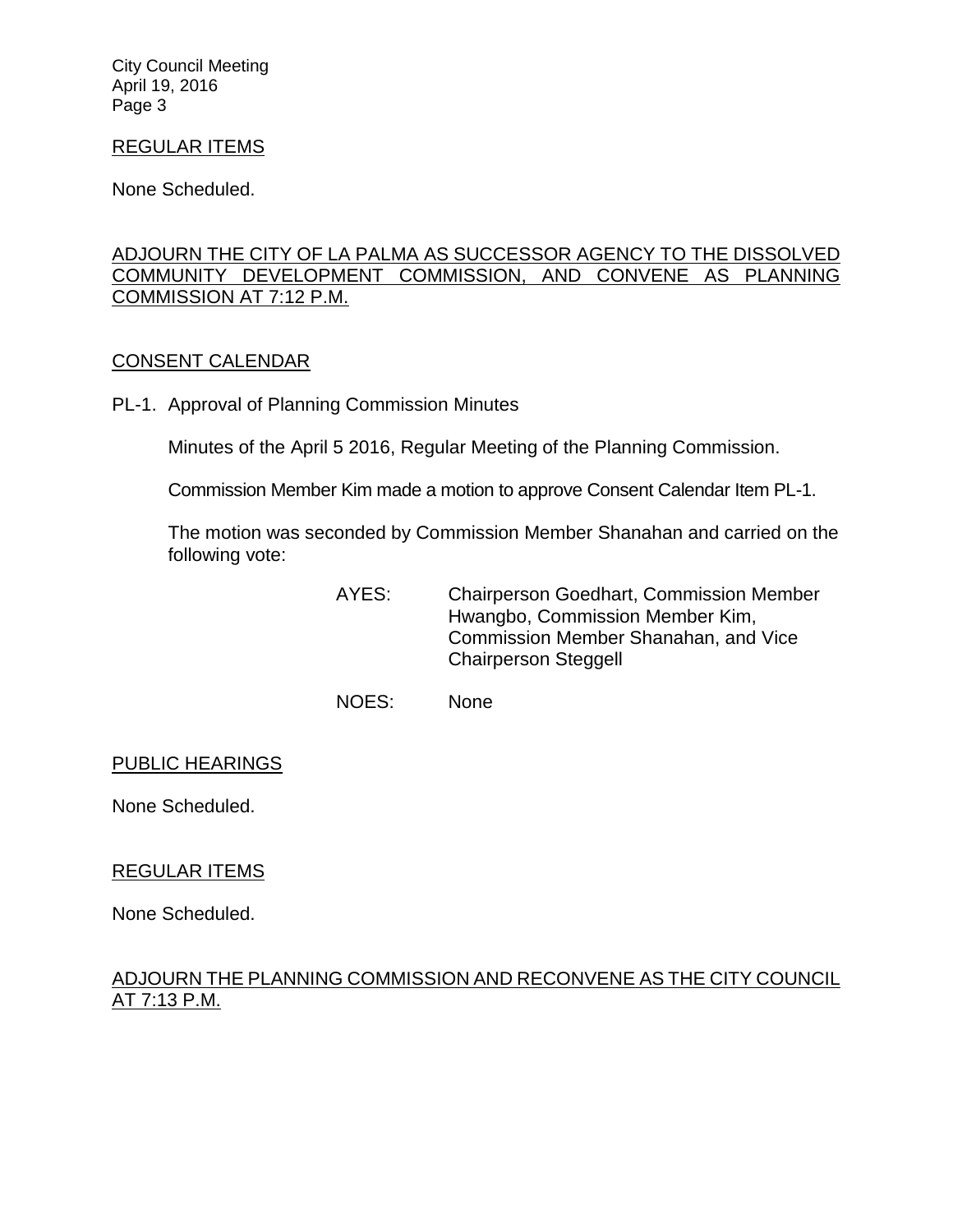#### [CONSENT CALENDAR](http://lapalma.granicus.com/MediaPlayer.php?view_id=&clip_id=987&meta_id=131691)

1. Waive the Reading of All Ordinances

Waive the reading of all Ordinances in their entirety and read by title only.

2. Approval of Council Minutes

Minutes of the March 22, 2016, Special Budget Workshop, and Minutes of the April 5, 2016, Regular Meeting of the City Council.

3. Approval of Register of Demands

Resolution No. 2016-23 approving the Register of Demands for April 19, 2016.

4. Resolution Designating the City Manager, the City Clerk, and the Administrative Services Director as authorized agents of the City of La Palma for Cal OES (State of California Governor's Office of Emergency Services) public assistance grants.

Cal EMA 130 Resolution designating the City Manager, the City Clerk, and the Administrative Services Director as authorized agents to execute on behalf of the City of La Palma for the purpose of obtaining post-disaster public assistance grants from Cal OES and FEMA

5. Amendment to Agreement for Professional Auditing Services

Approve and authorize the Mayor to execute an amendment to the Agreement for Professional Services with Vavrinek, Trine, Day & Co., LLP.

Council Member Kim made a motion to approve Consent Calendar Items 1 through 5.

The motion was seconded by Council Member Shanahan and carried on the following vote:

- AYES: Mayor Goedhart, Council Member Hwangbo, Council Member Kim, Council Member Shanahan, and Mayor Pro Tem Steggell
- NOES: None

#### PUBLIC HEARINGS

- 6. [Consideration of Cost of Living Adjustment to Fee Schedules](http://lapalma.granicus.com/MediaPlayer.php?view_id=&clip_id=987&meta_id=131703)
	- a) [Mayor Goedhart opened the Public Hearing at 7:13 p.m.](http://lapalma.granicus.com/MediaPlayer.php?view_id=&clip_id=987&meta_id=131704)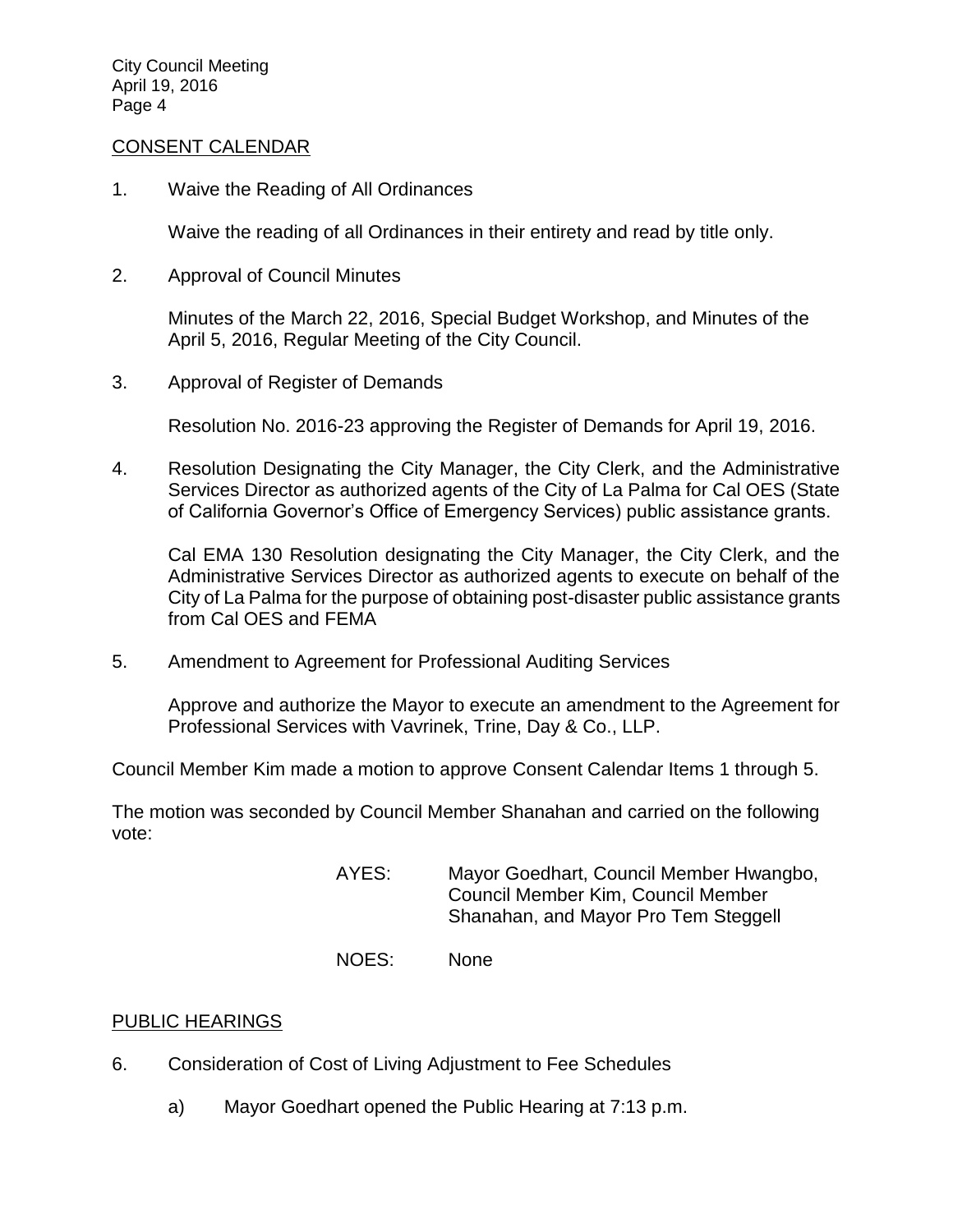- b) [Administrative Services Director Shelton gave the Staff Report](http://lapalma.granicus.com/MediaPlayer.php?view_id=&clip_id=987&meta_id=131705)
- c) [City Council Comments and Questions:](http://lapalma.granicus.com/MediaPlayer.php?view_id=&clip_id=987&meta_id=131706)

None

d) [Public Input:](http://lapalma.granicus.com/MediaPlayer.php?view_id=&clip_id=987&meta_id=131707)

No members of the public wished to speak.

- e) [Mayor Goedhart closed the Public Hearing at 7:15 p.m.](http://lapalma.granicus.com/MediaPlayer.php?view_id=&clip_id=987&meta_id=131708)
- f) Resolution No. 2016-24 Amending and Establishing Certain Development Project Fees and Service Charges.
- g) Resolution No. 2016-25 Establishing an Updated User Fee Schedule for Various Municipal Activities and Services.

Council Member Shanahan made a motion to adopt Resolution No. 2016- 24 Amending and Establishing Certain Development Project Fees and Service Charges and adopt Resolution No. 2016-25 establishing an Updated User Fee Schedule for Various Municipal Activities and Services.

The motion was seconded by Mayor Pro Tem Steggell and carried on the following vote:

> AYES: Mayor Goedhart, Council Member Hwangbo, Council Member Kim, Council Member Shanahan, and Mayor Pro Tem Steggell

- NOES: None
- 7. [Introduction and First Reading of an Ordinance Amending Provisions of the La](http://lapalma.granicus.com/MediaPlayer.php?view_id=&clip_id=987&meta_id=131711)  [Palma City Code Chapters 2 \(Administration\), 8 \(Animal Control\), and 44 \(Zoning\)](http://lapalma.granicus.com/MediaPlayer.php?view_id=&clip_id=987&meta_id=131711)  [to Eliminate the Planning Commission and Transfer its Existing Authority to the](http://lapalma.granicus.com/MediaPlayer.php?view_id=&clip_id=987&meta_id=131711)  [City Council as the City's New Planning Agency.](http://lapalma.granicus.com/MediaPlayer.php?view_id=&clip_id=987&meta_id=131711)
	- a) [Mayor Goedhart opened the Public](http://lapalma.granicus.com/MediaPlayer.php?view_id=&clip_id=987&meta_id=131712) Hearing at 7:16 p.m.
	- b) [City Manager Murray gave the](http://lapalma.granicus.com/MediaPlayer.php?view_id=&clip_id=987&meta_id=131713) Staff Report.
	- c) [City Council Comments and Questions:](http://lapalma.granicus.com/MediaPlayer.php?view_id=&clip_id=987&meta_id=131714)

None.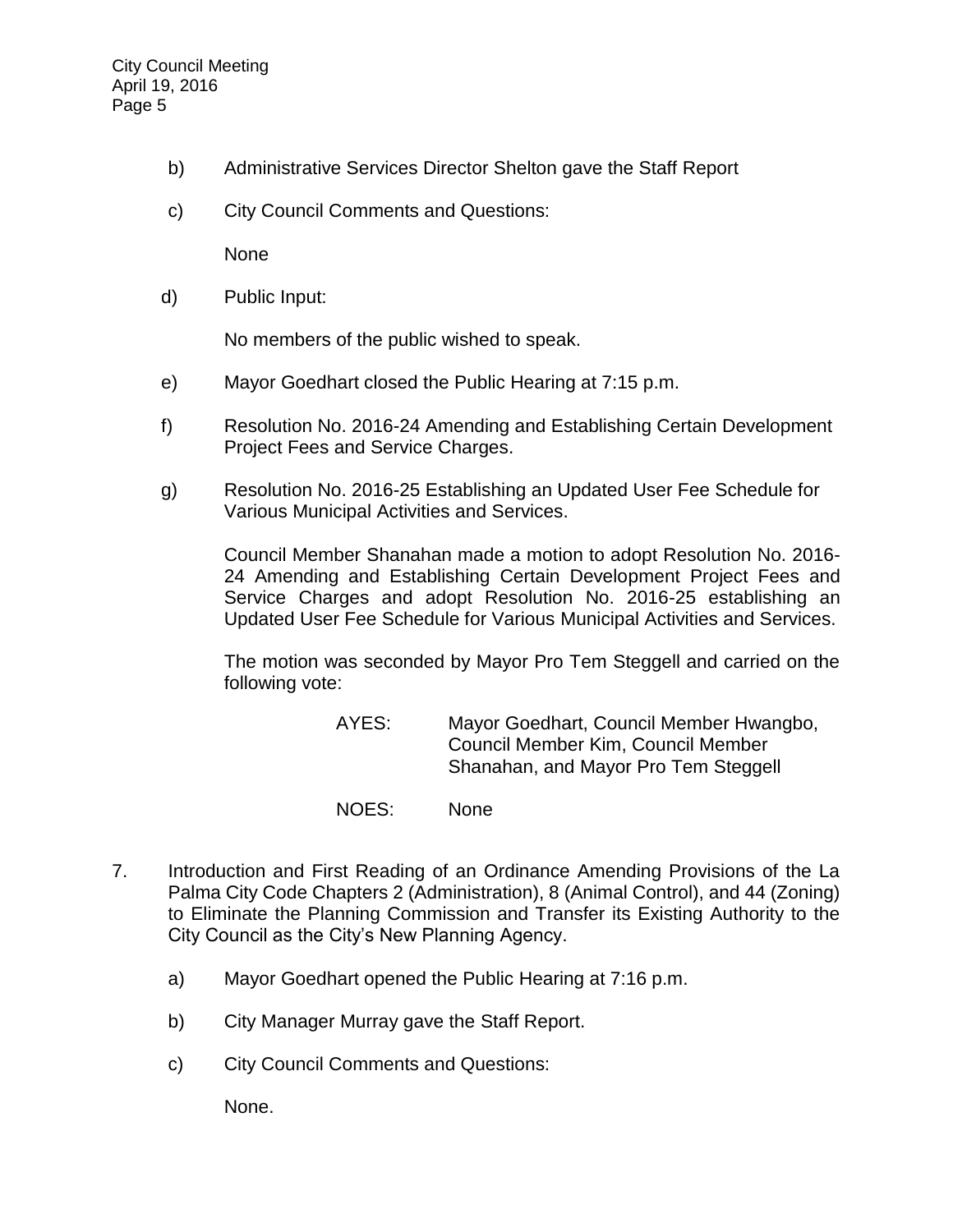d) [Public Input:](http://lapalma.granicus.com/MediaPlayer.php?view_id=&clip_id=987&meta_id=131715)

No members of the public wished to speak.

- e) [Mayor Goedhart closed the Public Hearing at 7:18 p.m.](http://lapalma.granicus.com/MediaPlayer.php?view_id=&clip_id=987&meta_id=131716)
- f) [Introduce and order the first reading of an Ordinance amending provisions](http://lapalma.granicus.com/MediaPlayer.php?view_id=&clip_id=987&meta_id=131717)  [of the La Palma City Code Chapters 2, 8, and 44 to eliminate the](http://lapalma.granicus.com/MediaPlayer.php?view_id=&clip_id=987&meta_id=131717)  Planning [Commission and transfer its existing authority to the City Council](http://lapalma.granicus.com/MediaPlayer.php?view_id=&clip_id=987&meta_id=131717)  as the City's new [Planning Agency.](http://lapalma.granicus.com/MediaPlayer.php?view_id=&clip_id=987&meta_id=131717)

Council Member Kim made a motion to Introduce and order the first reading of an Ordinance amending provisions of the La Palma City Code Chapters 2, 8, and 44 to eliminate the Planning Commission and transfer its existing authority to the City Council as the City's new Planning Agency.

The motion was seconded by Mayor Pro Tem Steggell and carried on the following vote:

- AYES: Mayor Goedhart, Council Member Hwangbo, Council Member Kim, Council Member Shanahan, and Mayor Pro Tem Steggell
- NOES: None

#### [REGULAR ITEMS](http://lapalma.granicus.com/MediaPlayer.php?view_id=&clip_id=987&meta_id=131723)

8. [Presentation of the Proposed Fiscal Year 2016-17](http://lapalma.granicus.com/MediaPlayer.php?view_id=&clip_id=987&meta_id=131724) Budget

Administrative Services Director Shelton gave the Staff Report on the proposed FY 2016-17 Budget.

City Council Comments and Questions:

Discussion ensued regarding the City making numerous expenditure cuts to date; that further cuts would affect core services; that the upcoming State of the City Address and Town Hall meeting will review these matters in detail; that the City needs to look towards a revenue measure as an option; that although the City has addressed its financial challenges, it just is not enough; and that the annual Budget is scheduled for adoption at the upcoming May 3 City Council meeting.

Council Member Kim made a motion to direct staff to schedule the final Fiscal Year 2016-17 Budget for Public Hearing and Adoption for the upcoming May 3, 2016, Regular City Council meeting.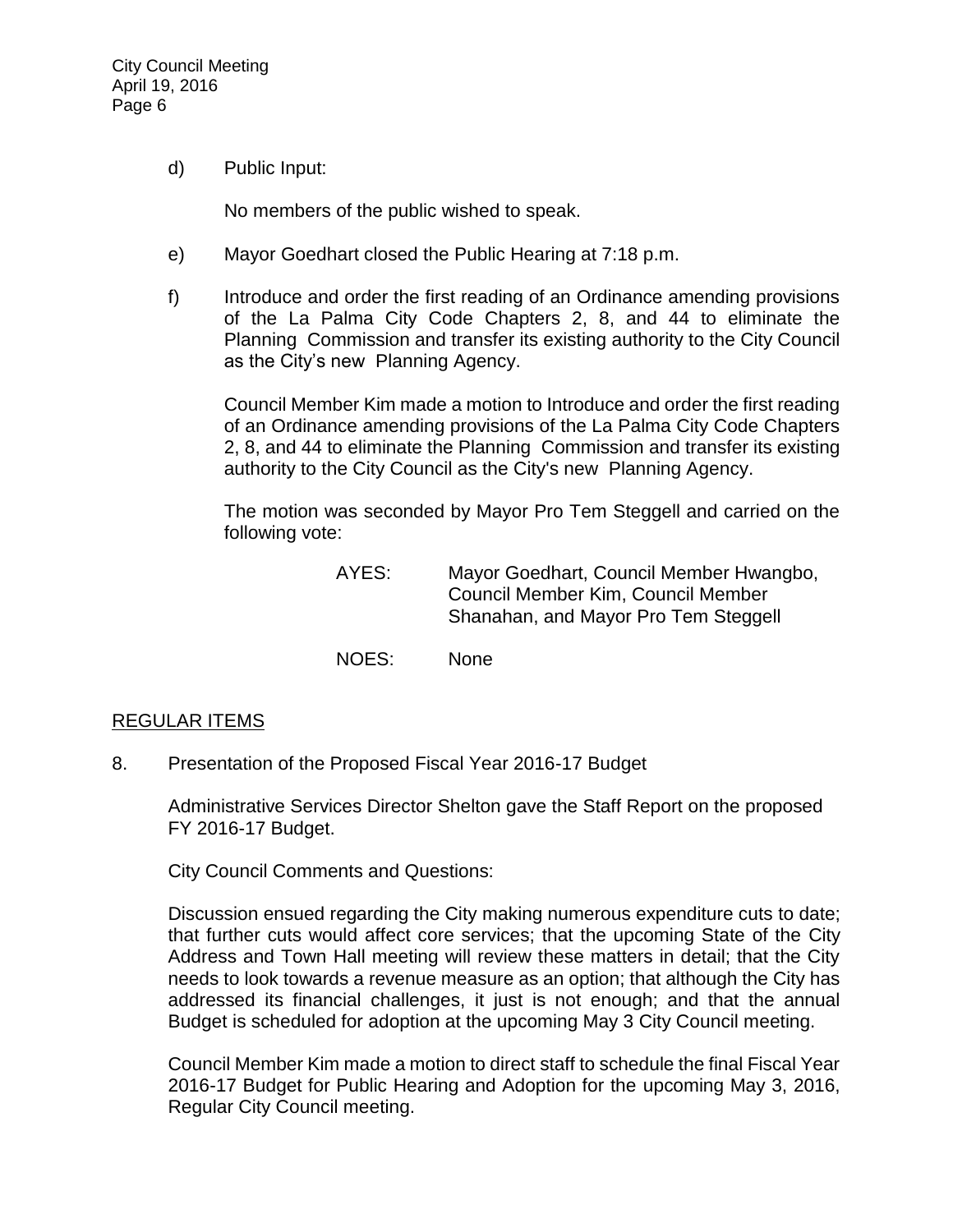The motion was seconded by Council Member Shanahan and carried on the following vote:

> AYES: Mayor Goedhart, Council Member Hwangbo, Council Member Kim, Council Member Shanahan, and Mayor Pro Tem Steggell

NOES: None

# [COUNCILMEMBER AB1234 REPORTS, REPORTS FROM CITY-AFFILIATED](http://lapalma.granicus.com/MediaPlayer.php?view_id=&clip_id=987&meta_id=131728)  [COMMITTEES, AND COUNCIL REMARKS](http://lapalma.granicus.com/MediaPlayer.php?view_id=&clip_id=987&meta_id=131728)

**Council Member Shanahan** had nothing to report.

**Mayor Pro Tem Steggell** attended La Palma Police Sergeant Guerrero's pin ceremony; the Arbor Day celebration; and the Palma Liquor grand opening and ribbon cutting.

**Council Member Hwangbo** had nothing to report.

**Council Member Kim** attended the Municipal Water District of Orange County (MWDOC) Board meeting; the Orange County Sanitation District (OCSD) Legislative and Public Affairs meeting; La Palma Police Sergeant Guerrero's pin ceremony; the OCSD Administration Committee meeting; the Arbor Day celebration; and the Palma Liquor grand opening and ribbon cutting.

**Mayor Goedhart** attended La Palma Police Sergeant Guerrero's pin ceremony; the Arbor Day celebration; and the Palma Liquor grand opening and ribbon cutting.

### [CITY MANAGER REMARKS](http://lapalma.granicus.com/MediaPlayer.php?view_id=&clip_id=987&meta_id=131751)

**City Manager Murray** announced that the City received information from MWDOC and asked Community Services Director Belknap to report on that information.

Community Services Director Belknap stated that since the budget discussions, the City received a report that MWDOC was projecting increases up to 7% and Orange County Water District (OCWD) was projecting an 8% increase; that the numbers have been revised to an adopted rate equaling a 28% increase; that those increases will need to be put into the upcoming Budget to be adopted and are significantly higher than expected; that the rates are based on the amount of water the City re-pumps and purchases; and that we won't know the exact cost until the water transactions are completed.

City Manager Murray responded that those payments would be made out of the Water Enterprise Fund and will not affect the General Fund.